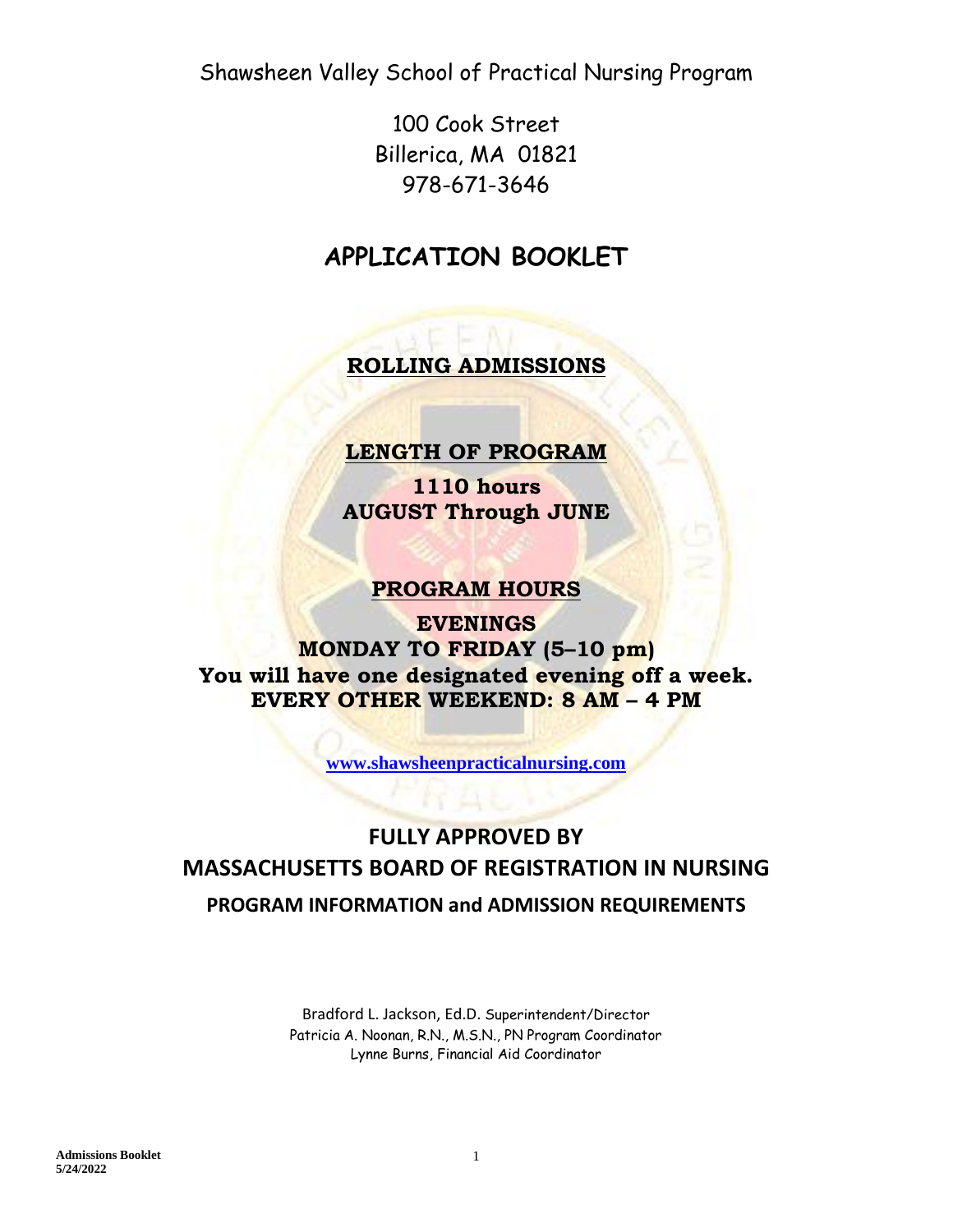#### **Board Approval and Accreditation**

#### **Board Approval**

Massachusetts Board of Registration in Nursing Site Visit: June 14 and  $15<sup>th</sup>$ , 2011 Full Approval: March 2012

#### **Accreditation**

The Shawsheen Valley School of Practical Nursing is a fully approved by the Council on Occupational Education.

Inquiries regarding the accreditation status by the Council on Occupational Education should be directed to the administrative staff of the institution. Individuals may also contact: Council on Occupational Education, 7840 Roswell Road, Building 300, Suite 325, Atlanta, GA 30350, Telephone: 770-396-3898, FAX: 770-396-3790



Shawsheen Valley Technical High School has been continuously accredited by the Commission on Technical Institutions of the New England Association of Schools and Colleges since 1986. This accreditation is institutional in nature and covers all of the school's programs, including Licensed Practical Nursing. Inquiries regarding the accreditation status should be directed to: Paul Bento Director of the Commission, Commission on Technical and Career Institutions NEASC 209 Burlington Road, Bedford, MA 01730 T: 781-541-5416, F: 781-271-0950

#### **Admission to this program is based on a rolling basis. The maximum number of allotted students accepted into a class is 55.**

All nursing classes are held at Shawsheen Valley Regional High School on Monday, Tuesday and Wednesday evenings starting at 5PM until 10 PM. Nursing labs and clinical are scheduled Wednesday through Friday evenings and day shift on alternating Saturday and Sunday. Practicum hours may vary and may start at 7 AM and end at 4 PM on weekends. Weeknight clinical start at 5 PM and end at 11 PM. Transportation to campus and clinical sites is not provided.

Applicants to the Nursing program are advised that compliance with the "Good Moral Character" requirement of the Massachusetts Board of Nursing is evaluated for any applicant for initial licensure with a criminal conviction or disciplinary action by a licensure body.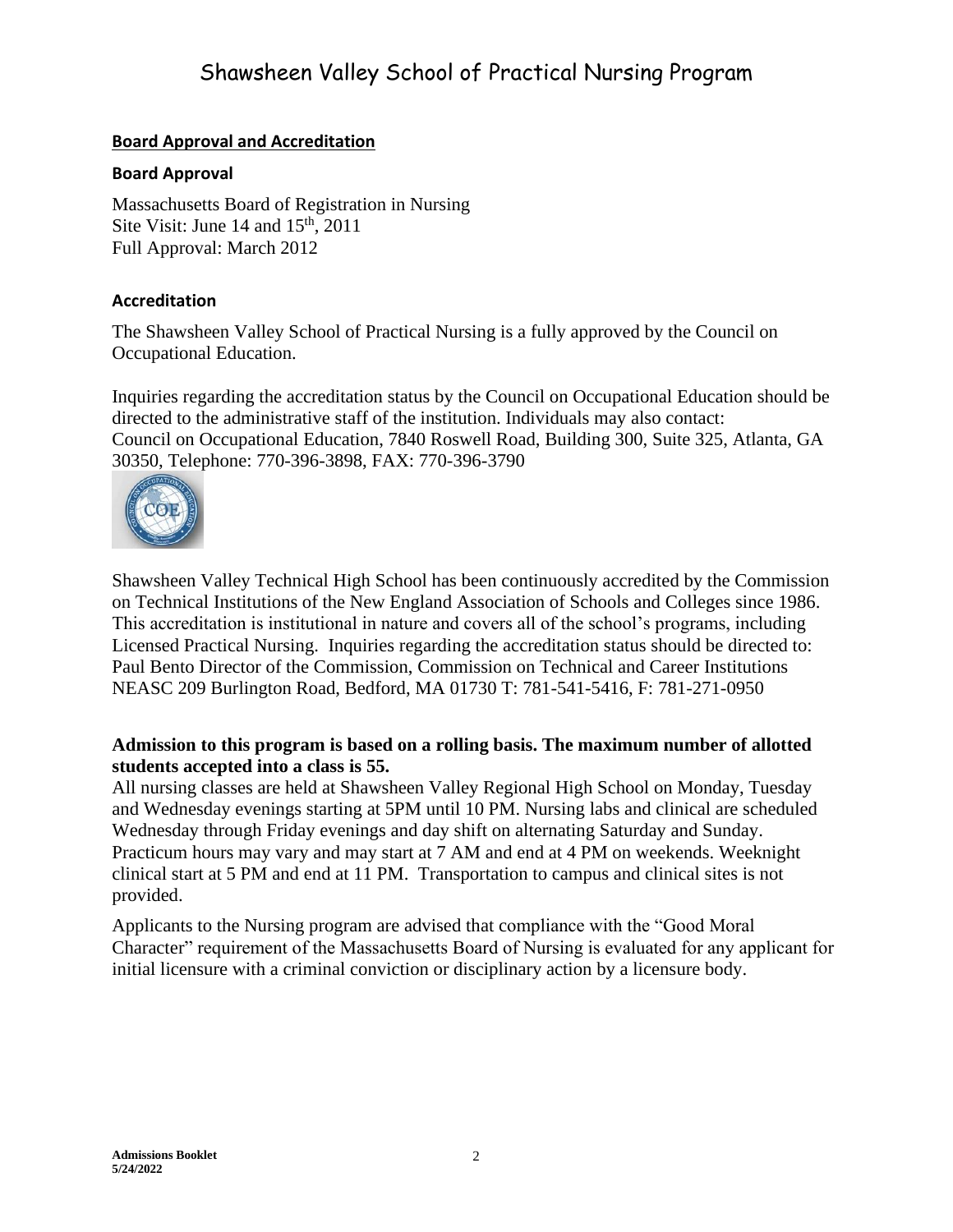#### **Please see the Admission Policy for specifics**

V Application Process for All Admissions (Step 5 from Admission Policy) Candidates interested in applying for admissions must:

1. **Step 1**: Take the National League for Nursing Pre-Admission Exam for PN Applicants. Preferred site for taking this test is the Shawsheen Valley School of Practical Nursing. The verbal section assesses word knowledge, reading comprehension, and critical thinking. The math section assesses ability to solve mathematical problems involving integers, conversions, fractions, decimals, algebra and geometry. The science section assesses knowledge in areas of general biology, human anatomy and physiology, chemistry, health, and physics. (Found at [http://www.nln.org/docs/default-source/default-document-library/new-nln-catalog-](http://www.nln.org/docs/default-source/default-document-library/new-nln-catalog-2015.pdf?sfvrsn=2)[2015.pdf?sfvrsn=2\)](http://www.nln.org/docs/default-source/default-document-library/new-nln-catalog-2015.pdf?sfvrsn=2). Candidates who score a 50% on the verbal and math sections will proceed to step 2. All sections must be taken. The science section is not an indicator for acceptance.

You must call the PN office to schedule a test or email Gina Cerbone at [jcerbone@shawtech.org.](mailto:jcerbone@shawtech.org) Payment is cash or money order only. No credit or debit cards are accepted. Payment is due the day of the test. Additionally, candidates who do not set up their account as directed will need to re-schedule their test.

2. **Step 2**: Take the Stanford Diagnostic Test and Basic Math test. The Reading test is a 30 question, multiple choice format test. It is timed to allow for 40 minutes. It consists of three short reading passages with questions. Candidates must correctly answer 25 of the 30 questions. The math test is a 10-question basic math test consisting of addition, subtraction, multiplication, division, fractions and decimals. A calculator provided by the school may be used. Candidates who successfully complete step 2 will proceed to step 3.

3. **Step 3**: Application booklet. A hard copy of the application booklet that includes the application and three forms for reference letters will be given to the candidate. This application booklet is also located on our webpage, [www.shawsheenpracticalnursing.com.](http://www.shawsheenpracticalnursing.com/) Once the application materials are gathered, the candidate can call the PN office and schedule an interview.

- Complete application
- Complete a resume and ensure references correlate with positions on resume
- Obtain three completed Personal Evaluation forms two must be from a person directly supervising or instructing you. One can be a personal reference. Completing your own references result in non-acceptance (the forms are attached in booklet).

• Submit proof of high school graduation: An official transcript from a high school in the United States, an official GED (scores needed) or Official HiSET (scores needed). If educated in a foreign country, please follow the directions above for certifying translations of transcripts. Candidates without this information will not be interviewed.

• Submit your proof of US citizenship in the form of naturalization or asylum papers or a US passport or US birth certificate. Candidates with a valid Green Card or Employment Card are eligible for acceptance but may have restrictions as dictated by the Federal Government. You may bring this with you on the day of the interview. Candidates without this information will not be interviewed.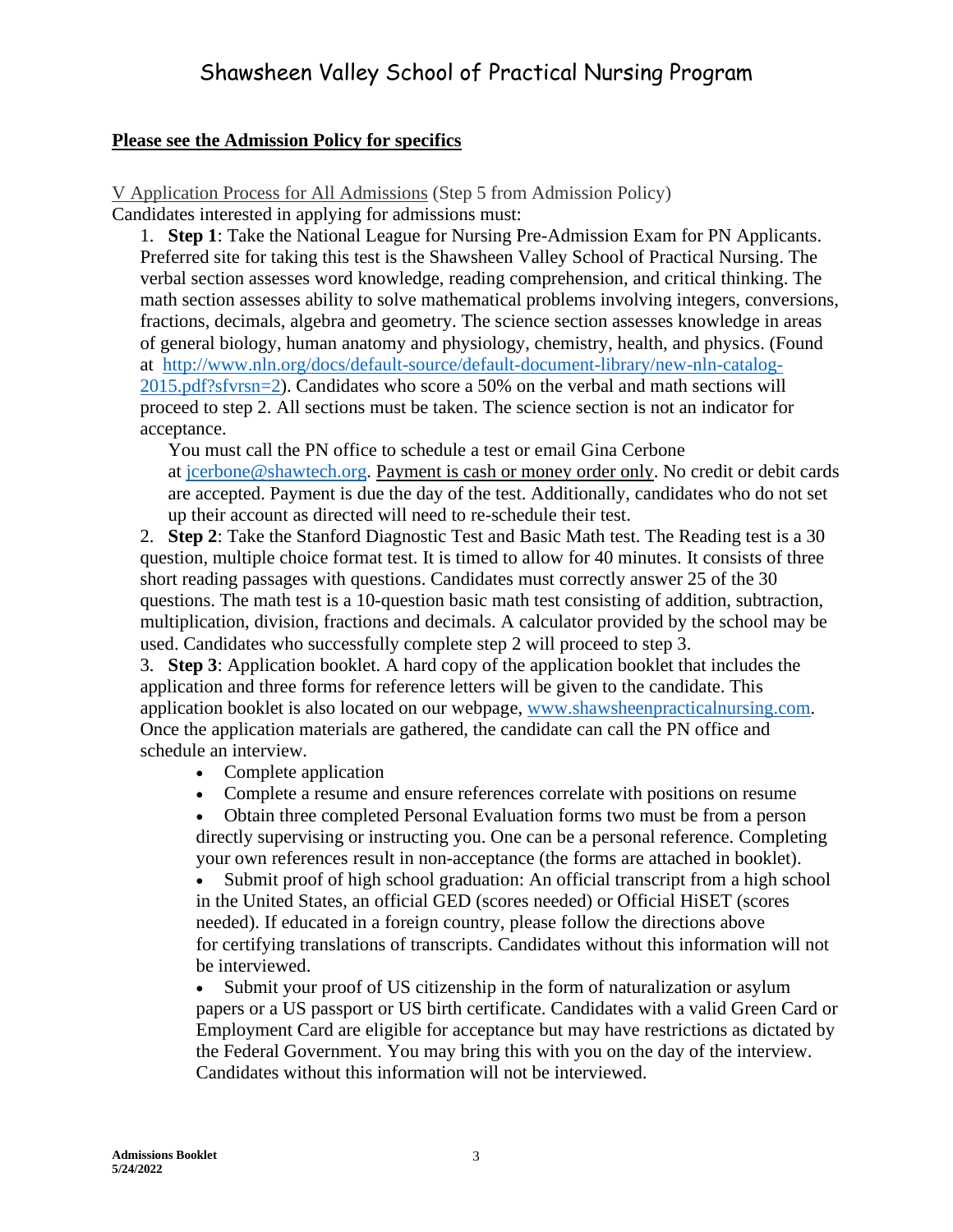- Schedule your interview. A candidate will only be interviewed if the above are satisfied.
- On the day of the interview, a \$50 application fee will be collected in the form of cash or money order. No debit or credit cards are accepted.
- On the day of your interview, the candidate will be asked to complete a writing sample.
- 4. If an incomplete application is received, the following procedure will be followed:
- The Administrative Assistant will notify the candidate of the incomplete application.
- If after notifying the candidate the application remains incomplete for ten school days, the application will be voided.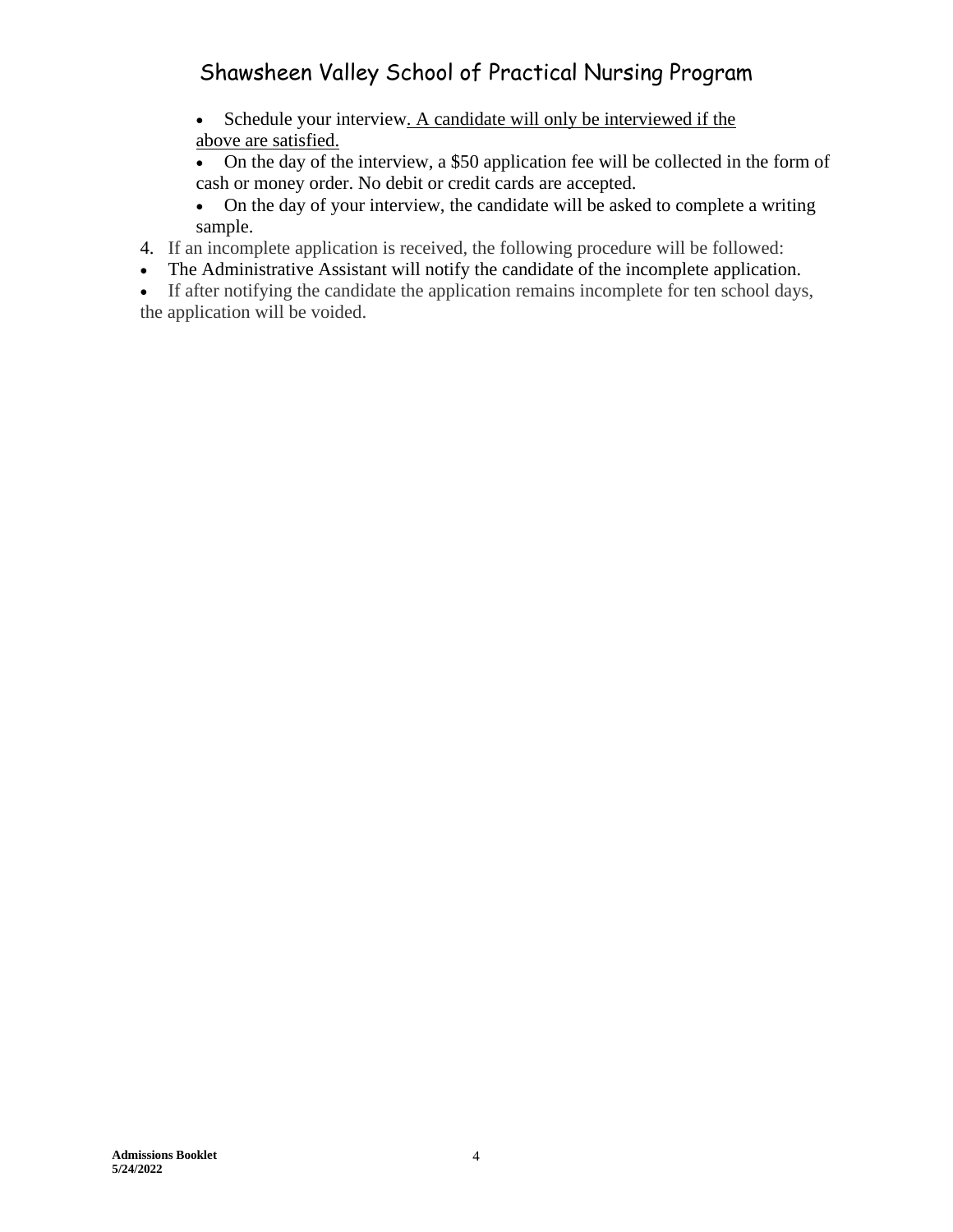It is your responsibility to make certain that all parts of the Application Process have been completed and that all requested information is submitted.

#### **A non-refundable application fee of \$50 must accompany application.**

|                                                                 | City:                                                                                                          |                   |       |
|-----------------------------------------------------------------|----------------------------------------------------------------------------------------------------------------|-------------------|-------|
|                                                                 |                                                                                                                |                   |       |
|                                                                 |                                                                                                                |                   |       |
|                                                                 |                                                                                                                |                   |       |
|                                                                 |                                                                                                                |                   |       |
| 7. Gender: (optional) Male $\Box$ Female (F)                    |                                                                                                                |                   |       |
| 8. Ethnic Background: (Optional)                                | (B) Black (Non-Hispanic),                                                                                      | (H) Hispanic      |       |
| (W) White (Non-Hispanic),                                       | (A) Asian or Pacific Islander,                                                                                 | (C) Cape Verdean, |       |
| (N) American Indian/Alaskan Native,                             | (U) Other                                                                                                      |                   |       |
| 9. Residency: In-State $(1)$ , Out of State $(0)$               |                                                                                                                |                   |       |
| 10. Citizenship: U.S. (C), Foreign Born/Permanent Resident (P), |                                                                                                                | Foreign (F)       |       |
|                                                                 | Country, if Foreign_____________________Green Card Registration: ___________________________________           |                   |       |
|                                                                 | 11. Have you ever been convicted of a felony or a misdemeanor?                                                 | Yes(Y)            | No(N) |
|                                                                 | (You may not be able to take your state board exams without a review by the Board of Registration in Nursing.) |                   |       |
|                                                                 | 12. Have you previously attended (matriculated) Shawsheen Valley Technical High School?                        |                   |       |
| <b>School of Practical Nursing</b>                              | Have you previously attended (matriculated) Shawsheen Valley Adult Technical Institute-?                       |                   |       |
| <b>PN Office</b>                                                | 13. List most recent high School attended or G.E.D. obtained. Request an official Transcript to be sent to     |                   |       |

**Name of School Attended (Month/Year-Month/Year)**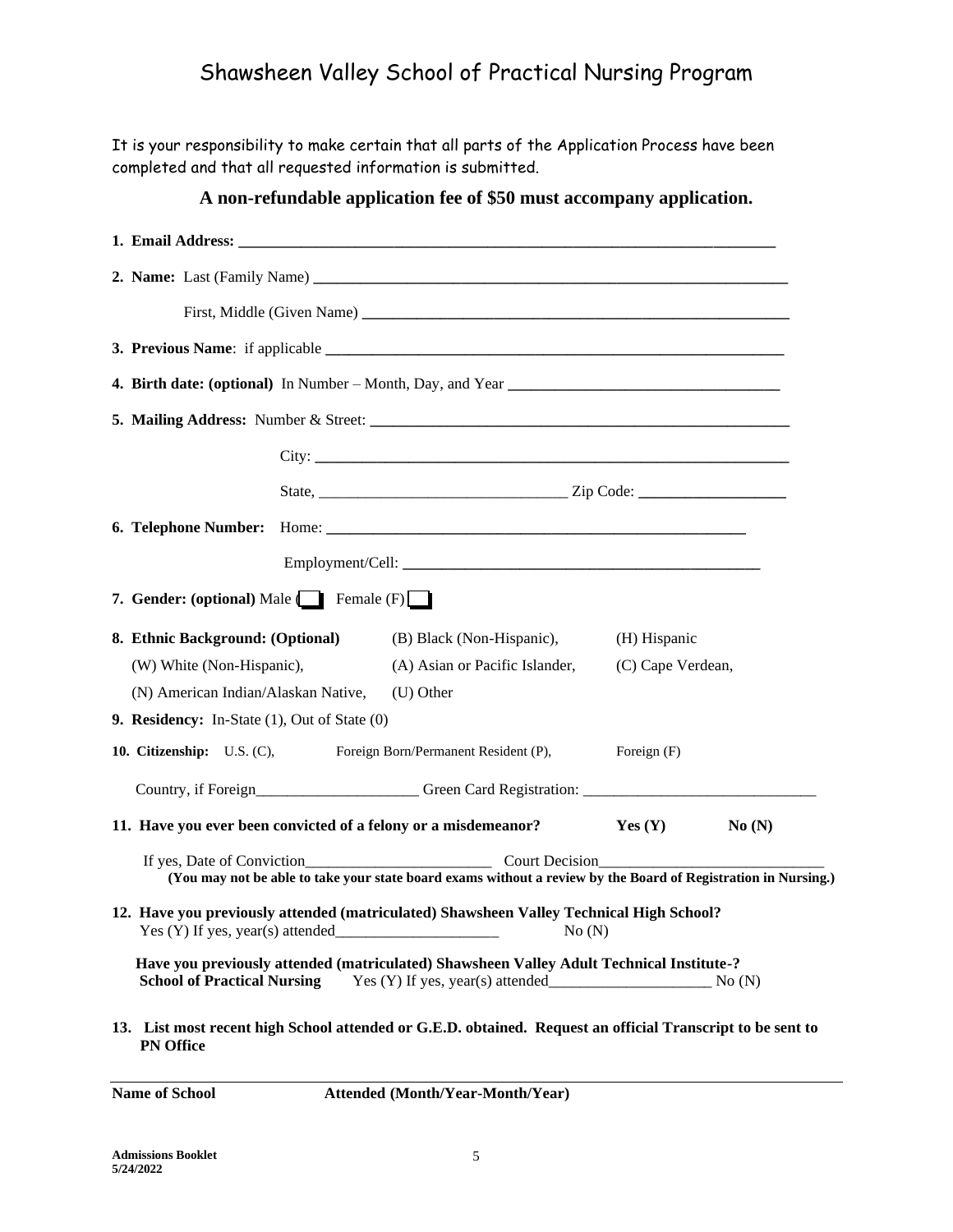| <b>Admissions</b><br><b>City-State</b> |                                              |                                         |  |                                                                                                                 |  |
|----------------------------------------|----------------------------------------------|-----------------------------------------|--|-----------------------------------------------------------------------------------------------------------------|--|
|                                        | post-secondary courses.                      |                                         |  | 14. List all institutions or higher learning attended or attending. Submit official transcripts of all previous |  |
|                                        | <b>Name of School</b>                        | <b>Attended (Month/Year-Month/Year)</b> |  |                                                                                                                 |  |
| <b>Admissions</b>                      |                                              | <b>City-State</b>                       |  |                                                                                                                 |  |
|                                        | 15. Higher diploma or certificates received. |                                         |  |                                                                                                                 |  |
|                                        | <b>General Education Diploma</b>             |                                         |  | <b>Bachelor of Arts (BA)</b>                                                                                    |  |
|                                        | <b>High School Diploma</b>                   |                                         |  | <b>Bachelor of Science (BS)</b>                                                                                 |  |
|                                        | <b>Associate of Arts (AA)</b>                |                                         |  | <b>Certificate</b>                                                                                              |  |
|                                        | <b>Associate of Science (AS)</b>             |                                         |  | Other                                                                                                           |  |

#### **16. Full or Part-time employment experiences. (Indicate dates)**

| Date/Month/Year | <b>Company</b> and | <b>Position Held</b> | <b>Salary</b> | <b>Reason for Leaving</b> |
|-----------------|--------------------|----------------------|---------------|---------------------------|
|                 | Location           |                      |               |                           |
| From            |                    |                      |               |                           |
|                 |                    |                      |               |                           |
| Tо              |                    |                      |               |                           |
| From            |                    |                      |               |                           |
|                 |                    |                      |               |                           |
| Tо              |                    |                      |               |                           |

**\_\_\_\_\_\_\_\_\_\_\_\_\_\_\_\_\_\_\_\_\_\_\_\_\_\_\_\_\_\_\_\_\_\_\_\_\_\_\_\_\_\_\_\_\_\_\_\_\_\_\_\_\_\_\_\_\_\_\_\_\_\_\_\_\_\_\_\_\_\_\_\_\_\_\_\_\_\_\_\_\_\_\_\_\_\_\_\_\_\_\_\_\_\_\_\_\_\_\_\_\_\_\_\_**

**17. School Honors, Awards, Athletics etc.**

**18. Emergency Contact: Name and telephone number you want the school to contact:**

**\_\_\_\_\_\_\_\_\_\_\_\_\_\_\_\_\_\_\_\_\_\_\_\_\_\_\_\_\_\_\_\_\_\_\_\_\_\_\_\_\_\_\_\_\_\_\_\_\_\_\_\_\_\_\_\_\_\_\_\_\_\_\_\_\_\_\_\_\_\_\_\_\_\_\_**

**Name Telephone #**

Signature:

**Name Date**

|           | The following information will be required on the day of your interview:               |
|-----------|----------------------------------------------------------------------------------------|
| $\bullet$ | 2-page Application,                                                                    |
| ٠         | Resume                                                                                 |
| $\bullet$ | Official High School Transcript, Copy of GED Post Secondary Transcripts if applicable. |
| $\bullet$ | Three (3) completed Personal Evaluation forms                                          |
| $\bullet$ | Applicant will write a personal statement the day of interview                         |
|           | Application fee of \$50 in check or money order.                                       |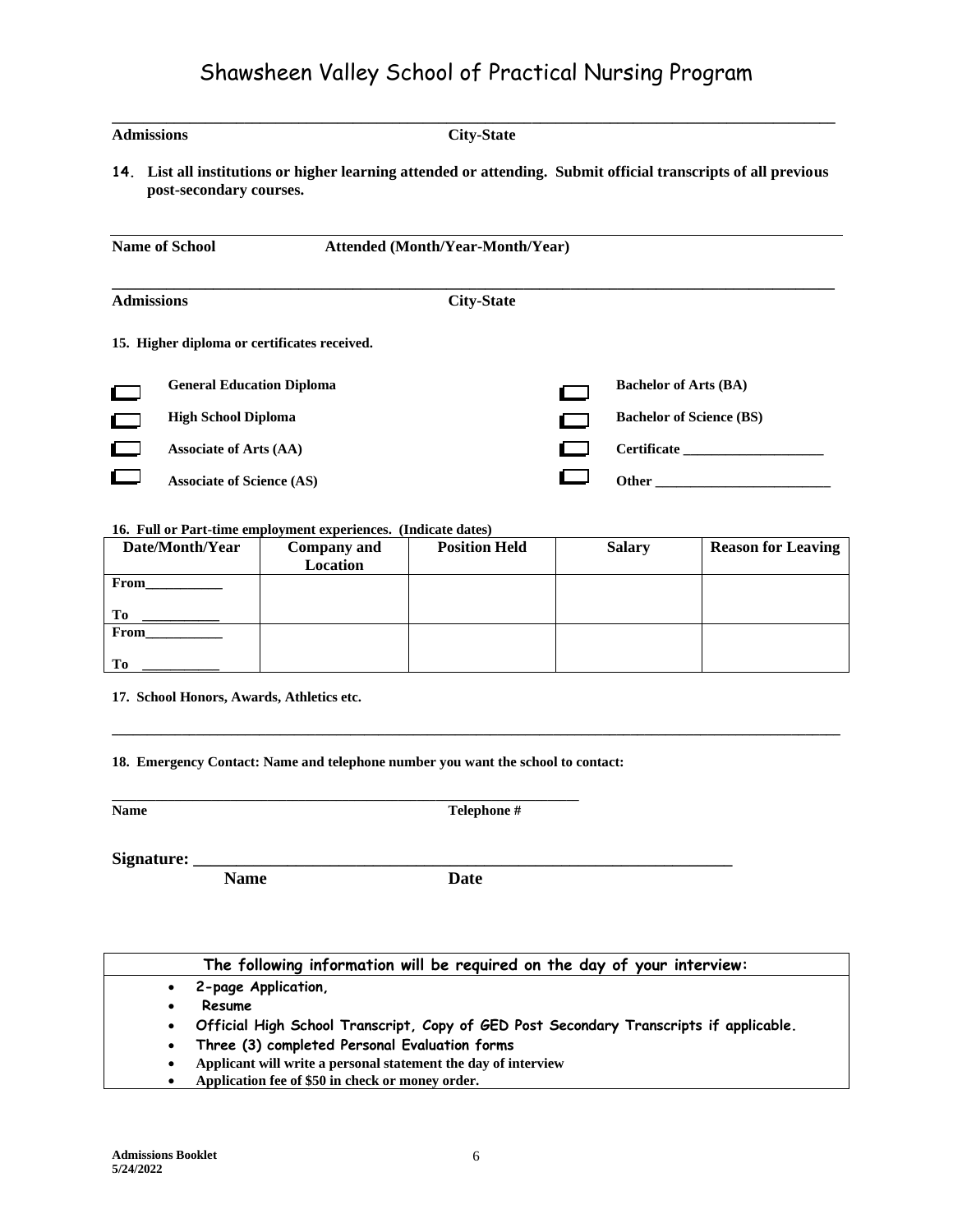#### PERSONAL EVALUATION

| Name:                                                                                                                                                                                              |                                                                                                                                                                                                                                    |      |
|----------------------------------------------------------------------------------------------------------------------------------------------------------------------------------------------------|------------------------------------------------------------------------------------------------------------------------------------------------------------------------------------------------------------------------------------|------|
| Address:                                                                                                                                                                                           |                                                                                                                                                                                                                                    |      |
| City                                                                                                                                                                                               | State:                                                                                                                                                                                                                             | Zip: |
| the contract of the contract of the contract of the contract of the contract of the contract of the contract of<br>the contract of the contract of the contract of the contract of the contract of | the contract of the contract of the contract of the contract of the contract of the contract of the contract of<br>the contract of the contract of the contract of the contract of the contract of the contract of the contract of |      |

The above-named person has applied to become a student in the Shawsheen School of Practical Nursing PN Program.

We would appreciate your evaluation of his/her potential for success and moral integrity so that we may better know the applicant.

#### **THE CANDIDATE FOR ADMISSION IS: (CHECK ONE (**✓**) FROM EACH COLUMN)**

| Unsuited for admission      | ( ) | Not Endorsed             | ( |  |
|-----------------------------|-----|--------------------------|---|--|
| Might do well               | (   | Endorsed with Hesitation |   |  |
| Endorsed with confidence () |     | Endorsed with Confidence |   |  |

| Name:                | Position:                  |
|----------------------|----------------------------|
| <b>Company Name:</b> | $\_$ Telephone $\#$ : $\_$ |
| Address:             |                            |

#### **TO THE EVALUATOR**

In accordance with a federal law, a student admitted to this school is entitled to review this evaluation in his/her file unless the student has signed a waiver to this right. The school does not require a waiver as a condition for admission to or receipt of any services or benefits from the school. Applicants are, therefore, free to decide whether they wish to waive the potential right to examine such evaluations.

## TO THE APPLICANT

The Family Educational Rights and Privacy Act permit us to request but not require that you waive your right to inspect this evaluation. The right would arise if you were an enrolled student in this school and if the evaluation was maintained after your enrollment. Be advised that the information on this form will be used to evaluate you as an applicant for admission to this school. If you choose to waive your right of access to and review of this information, please sign your name.

Signature: \_\_\_\_\_\_\_\_\_\_\_\_\_\_\_\_\_\_\_\_\_\_\_\_\_\_\_\_\_Date: \_\_\_\_\_\_\_\_\_\_\_\_\_\_

*(Please see reverse)*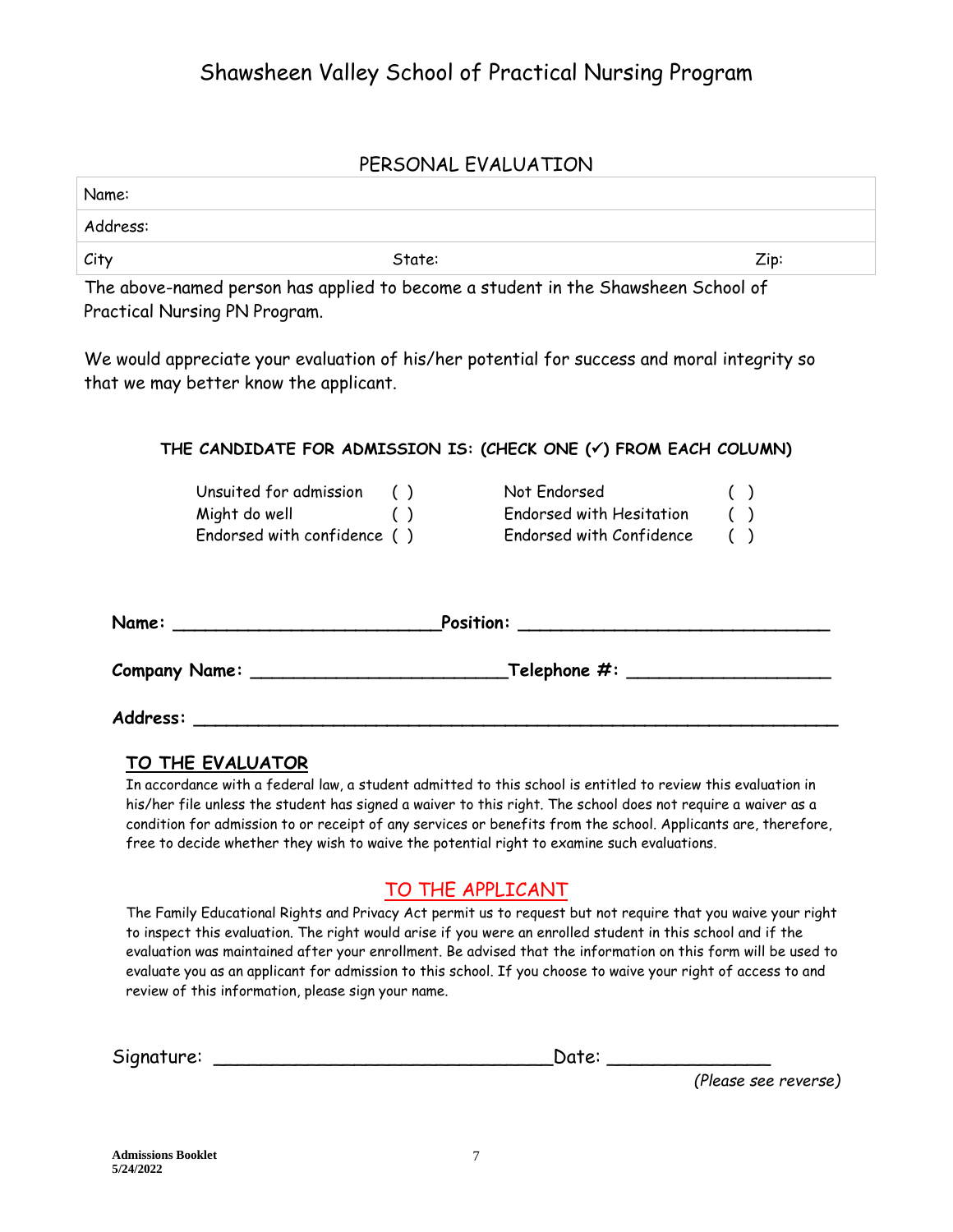Personal Evaluation Name:

How long have you known the applicant? \_\_\_\_\_\_\_\_\_\_\_\_\_\_\_\_\_\_\_\_\_\_\_\_\_\_\_\_\_\_

#### **In what capacity (employer, teacher, friend, etc.)?**

| Candidate Evaluation - PLEASE EVALUATE ON THE FOLLOWING CRITERIA |                          |                          |              |      |           |     |
|------------------------------------------------------------------|--------------------------|--------------------------|--------------|------|-----------|-----|
|                                                                  | Poor                     | Fair                     | Satisfactory | Good | Excellent | N/A |
| <b>Creative Problem Solving</b>                                  |                          |                          | r.           |      |           |     |
| Accountability                                                   |                          |                          | H            | L    |           | H   |
| Punctuality                                                      | $\overline{\phantom{a}}$ | $\overline{\phantom{a}}$ | $\Box$       | Г    | H         | H   |
| Reliability                                                      | Г                        |                          | П            | г    | г         | П   |
| Flexibility                                                      |                          |                          | u            |      |           |     |
| Attendance                                                       | $\Box$                   | $\Box$                   | П            | П    | L.        | Ш   |
| Honesty                                                          | П                        | L.                       | П            | г    |           | г   |
| <b>Communication/Listening Skills</b>                            |                          |                          | n.           |      |           |     |
| Attitude                                                         | П                        | П                        | П            | П    | $\Box$    | П   |
| Maturity                                                         |                          |                          | L            |      |           |     |
| Competence                                                       | Г                        |                          | П            | г    |           | П   |
| Ability to Work with others                                      |                          |                          |              |      |           |     |
| Strengths:                                                       |                          |                          |              |      |           |     |

**Weaknesses:**

### **Additional Comments:**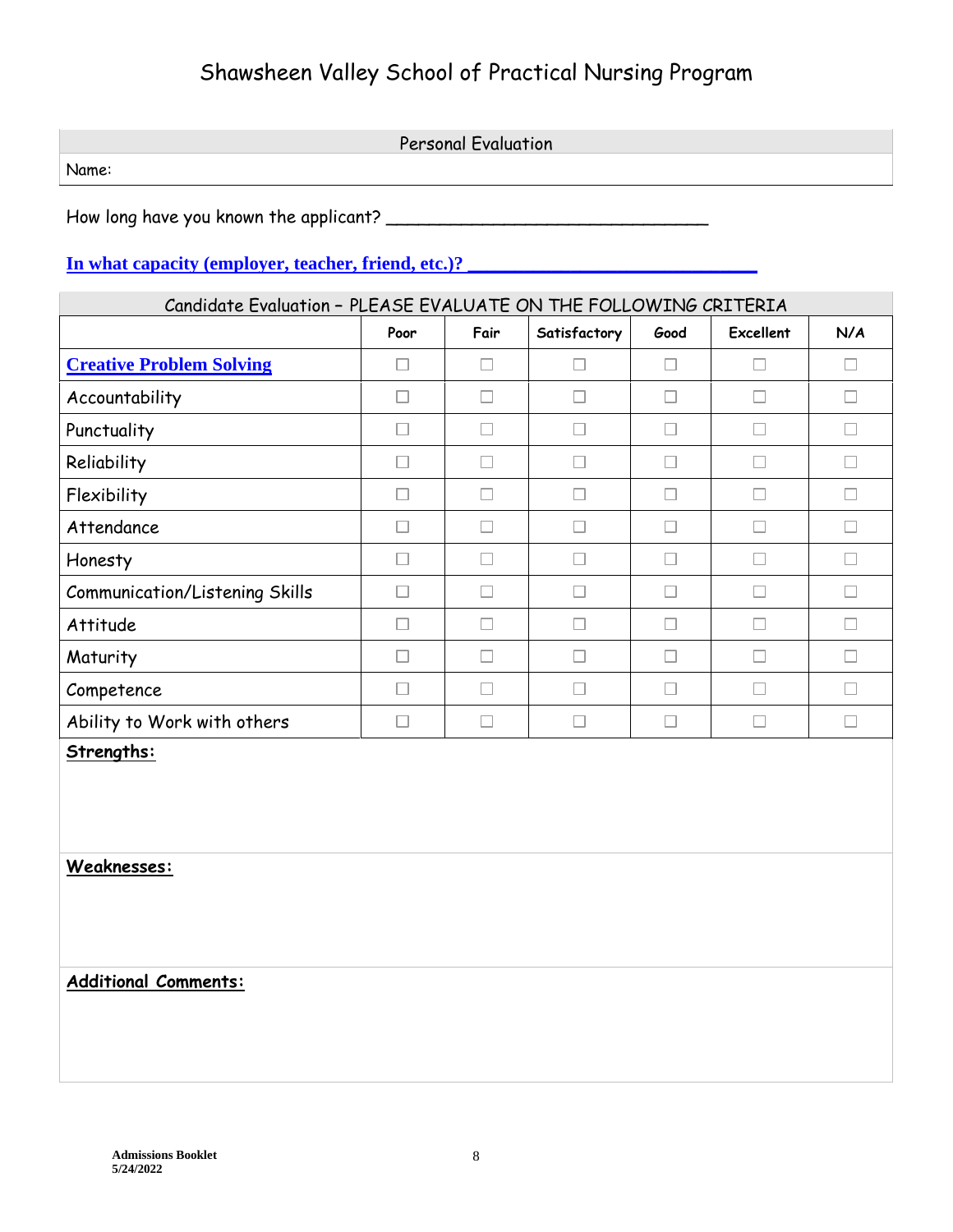#### PERSONAL EVALUATION

| Name:    |        |      |
|----------|--------|------|
| Address: |        |      |
| City     | State: | Zip: |

The above-named person has applied to become a student in the Shawsheen School of Practical Nursing PN Program.

We would appreciate your evaluation of his/her potential for success and moral integrity so that we may better know the applicant.

#### **THE CANDIDATE FOR ADMISSION IS: (CHECK ONE (**✓**) FROM EACH COLUMN)**

| Unsuited for admission      | ( | Not Endorsed             |  |
|-----------------------------|---|--------------------------|--|
| Might do well               | ( | Endorsed with Hesitation |  |
| Endorsed with confidence () |   | Endorsed with Confidence |  |

| Name:                | Position:                           |
|----------------------|-------------------------------------|
| <b>Company Name:</b> | _Telephone $\boldsymbol{\#} \colon$ |

#### **TO THE EVALUATOR**

**Address: \_\_\_\_\_\_\_\_\_\_\_\_\_\_\_\_\_\_\_\_\_\_\_\_\_\_\_\_\_\_\_\_\_\_\_\_\_\_\_\_\_\_\_\_\_\_\_\_\_\_\_\_\_\_\_\_\_\_\_\_**

In accordance with a federal law, a student admitted to this school is entitled to review this evaluation in his/her file unless the student has signed a waiver to this right. The school does not require a waiver as a condition for admission to or receipt of any services or benefits from the school. Applicants are, therefore, free to decide whether they wish to waive the potential right to examine such evaluations.

#### TO THE APPLICANT

The Family Educational Rights and Privacy Act permit us to request but not require that you waive your right to inspect this evaluation. The right would arise if you were an enrolled student in this school and if the evaluation was maintained after your enrollment. Be advised that the information on this form will be used to evaluate you as an applicant for admission to this school. If you choose to waive your right of access to and review of this information, please sign your name.

Signature: \_\_\_\_\_\_\_\_\_\_\_\_\_\_\_\_\_\_\_\_\_\_\_\_\_\_\_\_\_Date: \_\_\_\_\_\_\_\_\_\_\_\_\_\_

*(Please see reverse)*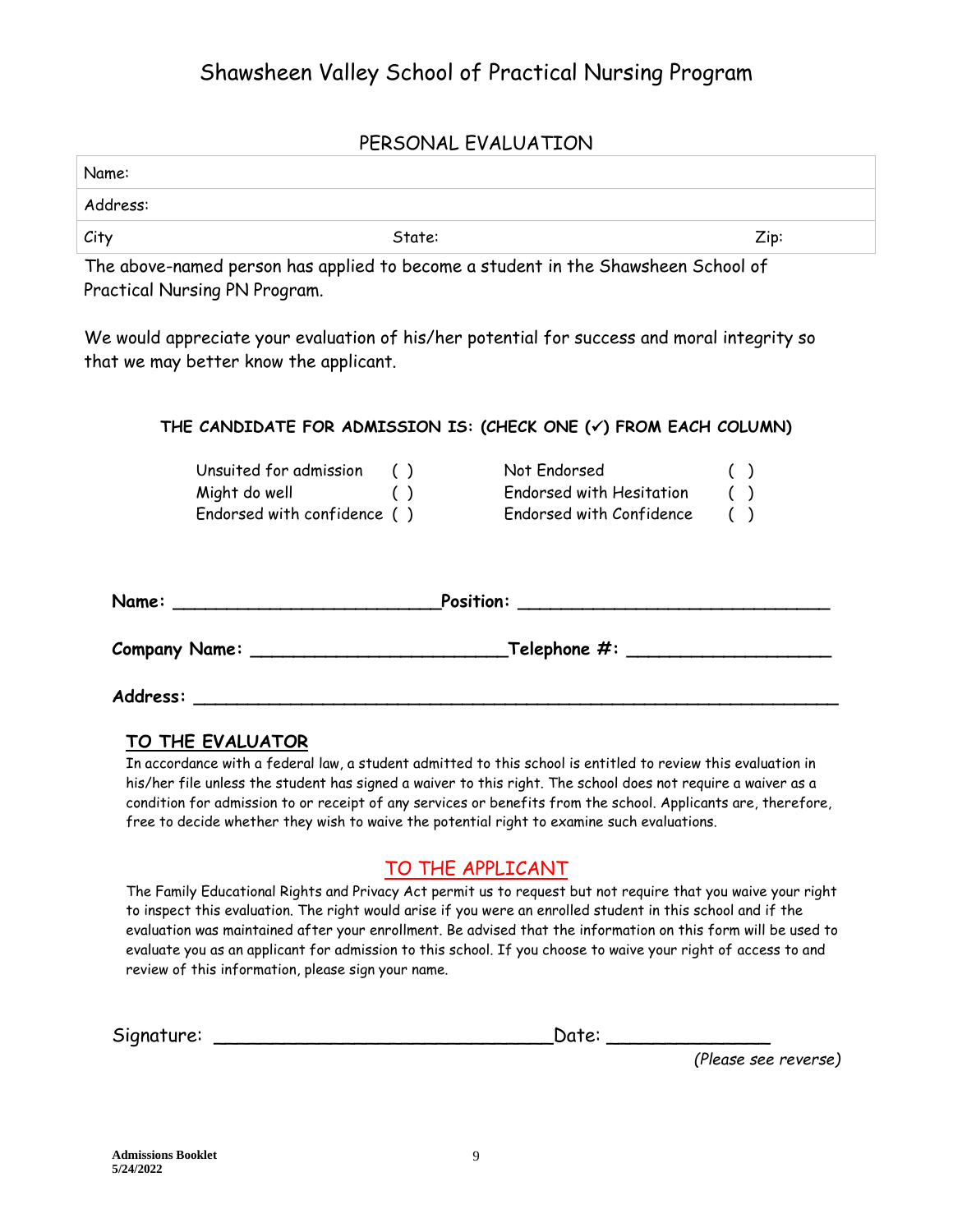Personal Evaluation Name:

How long have you known the applicant? \_\_\_\_\_\_\_\_\_\_\_\_\_\_\_\_\_\_\_\_\_\_\_\_\_\_\_\_\_\_

## **In what capacity (employer, teacher, friend, etc.)?**

| Candidate Evaluation - PLEASE EVALUATE ON THE FOLLOWING CRITERIA |                          |                          |              |      |                  |              |  |
|------------------------------------------------------------------|--------------------------|--------------------------|--------------|------|------------------|--------------|--|
|                                                                  | Poor                     | Fair                     | Satisfactory | Good | <b>Excellent</b> | N/A          |  |
| <b>Creative Problem Solving</b>                                  |                          |                          | r.           |      |                  | $\mathbf{L}$ |  |
| Accountability                                                   | $\overline{\phantom{a}}$ | $\Box$                   | H            | Г    | H                | П            |  |
| Punctuality                                                      | $\vert \ \ \vert$        | $\Box$                   | ш            | п    | $\Box$           | $\Box$       |  |
| Reliability                                                      | П                        | L.                       | □            | Г    |                  | П            |  |
| Flexibility                                                      | Г                        | П                        | П            | г    | Г                | П            |  |
| Attendance                                                       | H                        |                          | П            | Г    |                  |              |  |
| Honesty                                                          | П                        | H                        | П            | Г    |                  | П            |  |
| <b>Communication/Listening Skills</b>                            | П                        | $\overline{\phantom{a}}$ | П            | Г    | I.               | П            |  |
| Attitude                                                         | П                        | L                        | П            | г    |                  | П            |  |
| Maturity                                                         | Г                        |                          | П            | Г    |                  | Г            |  |
| Competence                                                       |                          |                          | □            |      |                  |              |  |
| Ability to Work with others                                      | L.                       | L                        | П            | L    |                  | П            |  |
| Strengths:                                                       |                          |                          |              |      |                  |              |  |

**Weaknesses:**

### **Additional Comments:**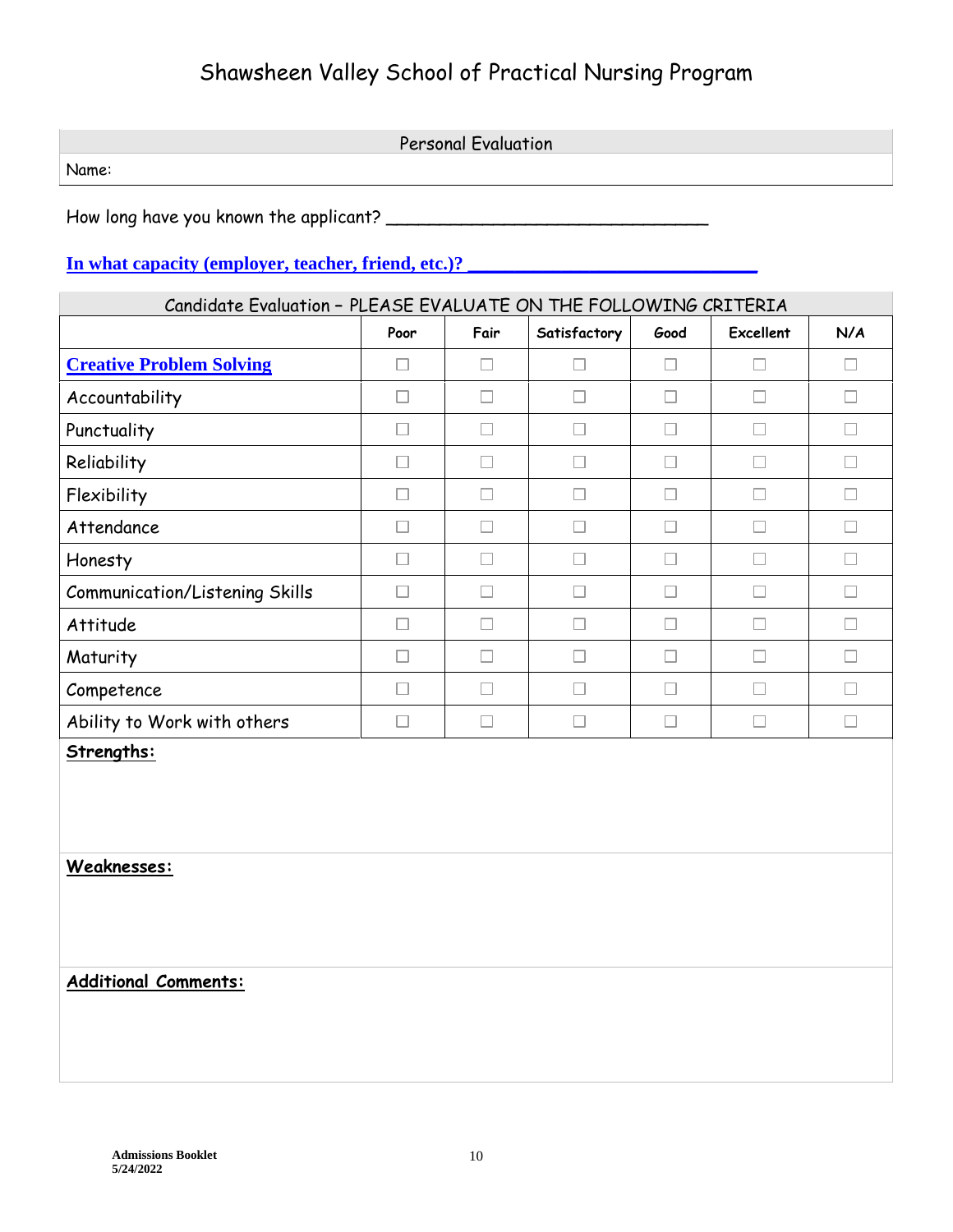#### PERSONAL EVALUATION

| Name:    |        |      |
|----------|--------|------|
| Address: |        |      |
| City     | State: | Zip: |

The above-named person has applied to become a student in the Shawsheen School of Practical Nursing PN Program.

We would appreciate your evaluation of his/her potential for success and moral integrity so that we may better know the applicant.

|                             | THE CANDIDATE FOR ADMISSION IS: (CHECK ONE $(\checkmark)$ FROM EACH COLUMN) |  |
|-----------------------------|-----------------------------------------------------------------------------|--|
| Unsuited for admission ()   | Not Endorsed                                                                |  |
| Might do well               | Endorsed with Hesitation                                                    |  |
| Endorsed with confidence () | Endorsed with Confidence                                                    |  |
| Name:                       |                                                                             |  |
|                             |                                                                             |  |

**Address: \_\_\_\_\_\_\_\_\_\_\_\_\_\_\_\_\_\_\_\_\_\_\_\_\_\_\_\_\_\_\_\_\_\_\_\_\_\_\_\_\_\_\_\_\_\_\_\_\_\_\_\_\_\_\_\_\_\_\_\_**

#### **TO THE EVALUATOR**

In accordance with a federal law, a student admitted to this school is entitled to review this evaluation in his/her file unless the student has signed a waiver to this right. The school does not require a waiver as a condition for admission to or receipt of any services or benefits from the school. Applicants are, therefore, free to decide whether they wish to waive the potential right to examine such evaluations.

## TO THE APPLICANT

The Family Educational Rights and Privacy Act permit us to request but not require that you waive your right to inspect this evaluation. The right would arise if you were an enrolled student in this school and if the evaluation was maintained after your enrollment. Be advised that the information on this form will be used to evaluate you as an applicant for admission to this school. If you choose to waive your right of access to and review of this information, please sign your name.

| Sianature:<br>- | --<br>---- |  |
|-----------------|------------|--|
|-----------------|------------|--|

*(Please see reverse)*